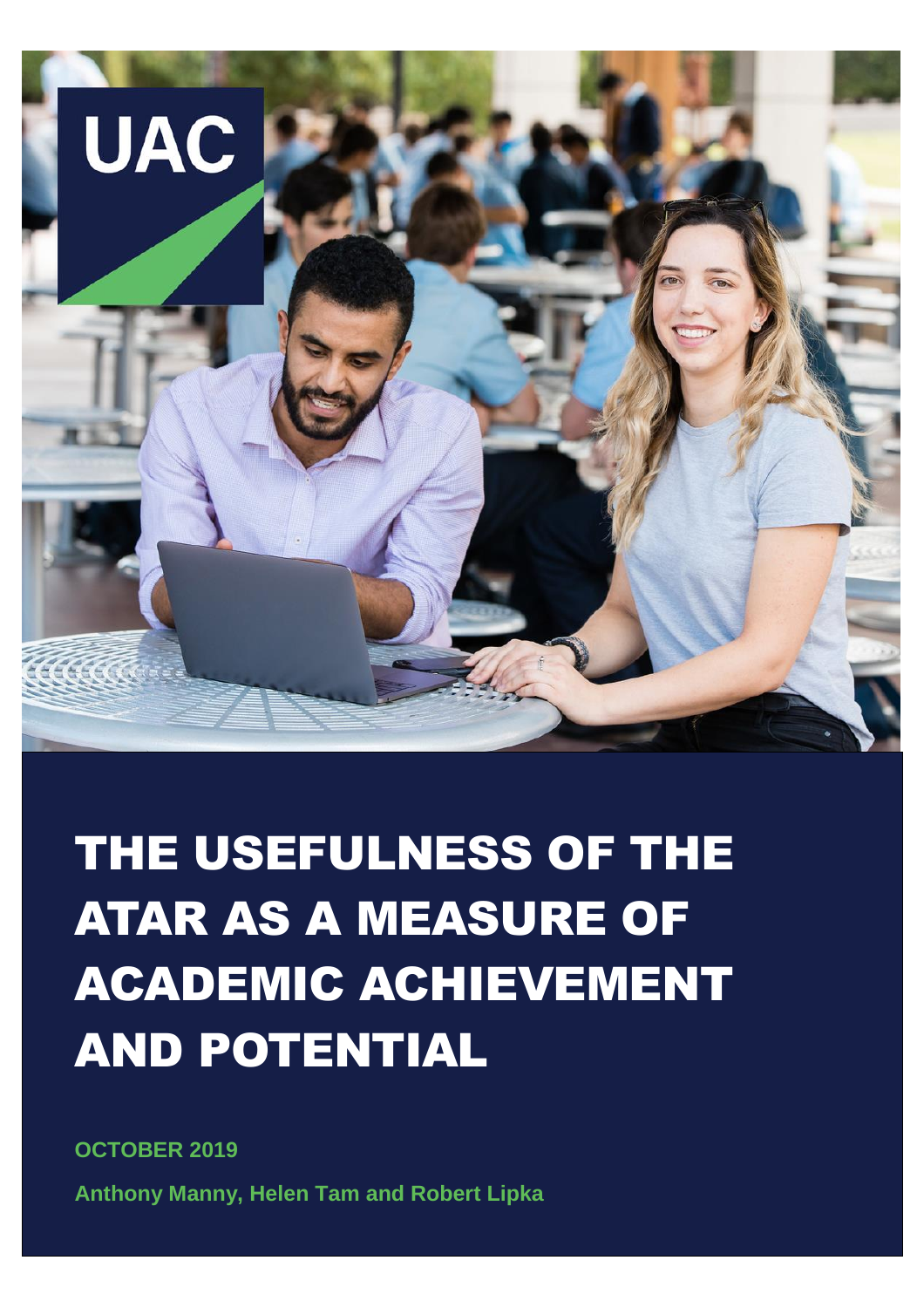

# 1 WHY THE ATAR WORKS

Recent research by UAC shows that the ATAR is the best available predictor of university success, as measured by students' first-year grade-point-average (GPA). The higher the ATAR, the higher the student's first-year GPA is likely to be.

Further, the ATAR is related to the likelihood of obtaining a failing first-year GPA (defined as less than 4). The higher the ATAR, the less likely the student would get a failing first-year GPA. For example, in our recent study, we found that for students with an ATAR in the 90s, only 8 per cent had a first-year GPA of less than 4. This rate increases as ATAR decreases, such that for students with ATARs in the 70s, 29 per cent would have a failing GPA, and for students with ATARs in the 50s, around half (52 per cent) would have a failing GPA.

Our findings are consistent with other research by the Grattan Institute<sup>1</sup> showing the value of the ATAR in predicting success at university. As with all predictors, the ATAR is not perfect. There will be instances where the prediction will 'miss the mark'. Also, there will be cases where selection based on the ATAR alone would not be optimal. However, this has been acknowledged by institutions for a long time and they have been using alternative mechanisms for selecting students to certain courses like design and the performing arts.

However, for a large number of courses where the fundamental requirement of the student is to possess the right level of academic ability to meet the demands of the course, the ATAR is an effective tool in predicting the likelihood of this outcome.

# 1.1 Defining success

Success at university can be defined in many ways. First-year university results are a useful way to define success due to the timeliness and availability of the associated data, and have been found to correlate with degree completion rates<sup>1</sup>. Many factors influence results in later years of university ranging from personal life circumstances to subject specialisation, which are less related to secondary study choices. For the purposes of this report, first-year success was primarily measured by first-year grade point average<sup>2</sup> (GPA) and defined by four outcomes:

- incomplete first year achieving a GPA of zero with a non-zero study load (recording a fail for all subjects)
- GPA under 4 the student has failed one or more subjects
- completed first year with fails recording a non-zero GPA but failing at least one subject
- completed first year with no fails achieved a pass grade or better in all subjects.

# 1.2 Analysis

-

A summary of first-year university outcomes (as defined in section 1.1 above) is shown in Figure 1 below for HSC students (2013–17) enrolling through UAC in a bachelor degree (2014–18). On average, over half of the students with an ATAR of 60 or above, pass all subjects in first year. This is reflected in the first-year GPA, which has a moderately strong correlation to ATAR.

<sup>1</sup> Norton, A., Cherastidtham, I., & Mackey, W. (2018). Dropping out: The benefits and costs of trying university. Grattan Institute.

<sup>2</sup> <https://www.uac.edu.au/future-applicants/admission-criteria/tertiary-qualifications>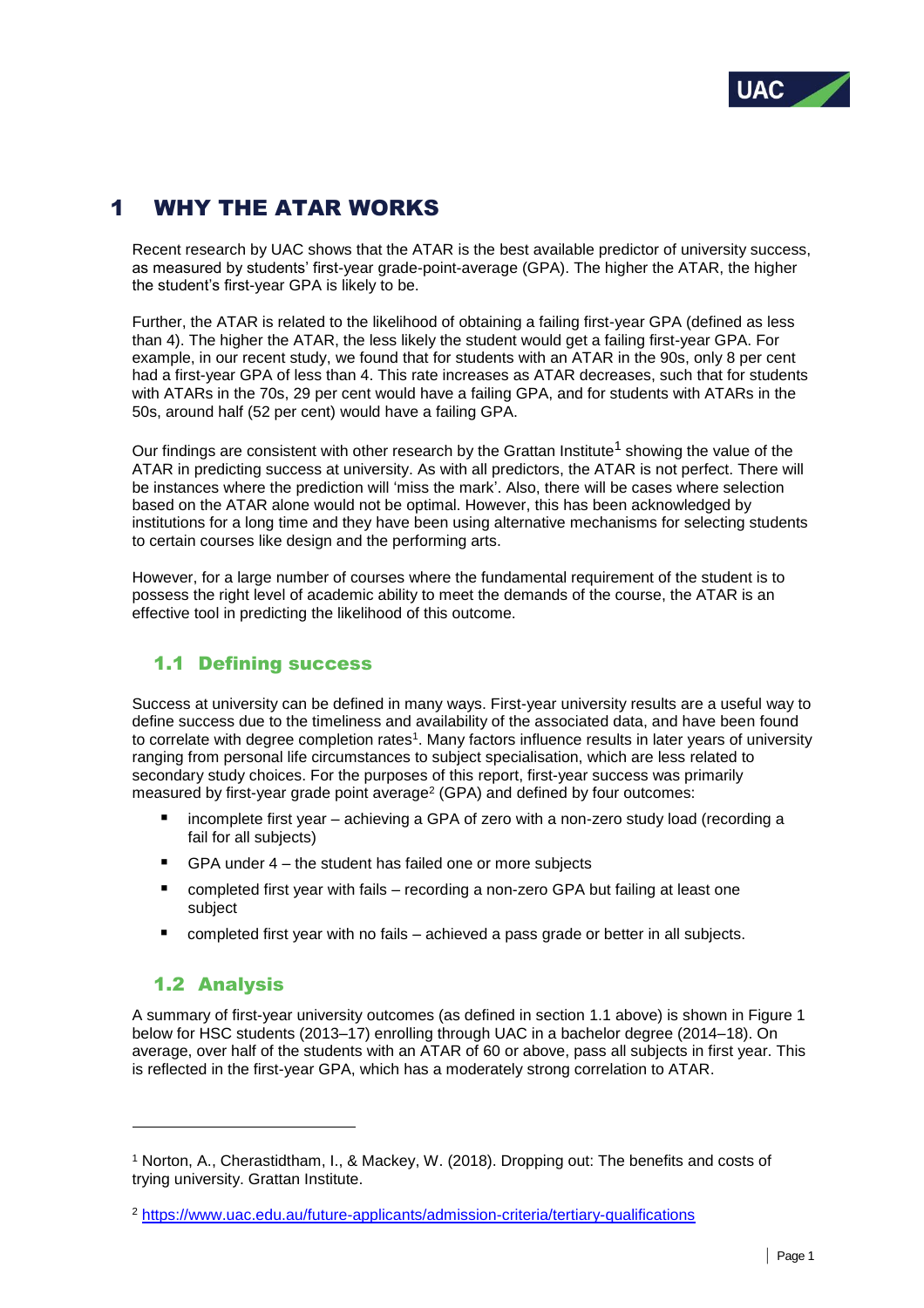



**Figure 1: First-year outcomes of HSC students 2013–2017.**

### 1.3 The strengths of the ATAR

One of the strengths of the ATAR, as a tool for university entry, is that it is broad. There is no university degree from which you can graduate having studied only one subject, so to be prepared for university it's important to have achieved in a variety of areas.

ATAR is a single number, but it has been calculated using many inputs. Student's school assessment results over the senior school years make up half of the marks for each subject, with the other half coming from the HSC exam taken at the end of Year 12. The ATAR is also based on 10 units of the student's studies. Apart from the compulsory two units of English, the other eight units come from the remaining subjects where the student has excelled in.

In this way, the ATAR is the best summation of a student's achievements from senior secondary schooling. Because the ATAR is calculated based on achievements, rather than say, an aptitude test, it is a measure of both ability and effort. The level of achievement obtained by the student would be influenced, of course, by their underlying ability for that subject, but achievement would also be affected by the amount of effort invested, as well as factors such as the student's motivation, attitudes and strategies towards learning. All these factors will determine how well the student will perform in their school assessments and HSC exams, and in turn, these factors will be captured within the ATAR measure.

### 1.4 The relationship between HSC subjects, KLAs and the ATAR

Another interesting finding from our research is that, while it's important that students study a variety of subjects, there is a strong correlation between performance in one key learning area (KLA) and performance in a different KLA. The correlations among marks from the same student are high and positive.

One finding from our research was that the correlations among marks from the same student are high and positive. This means that the level of performance is fairly even across all subjects for any particular student.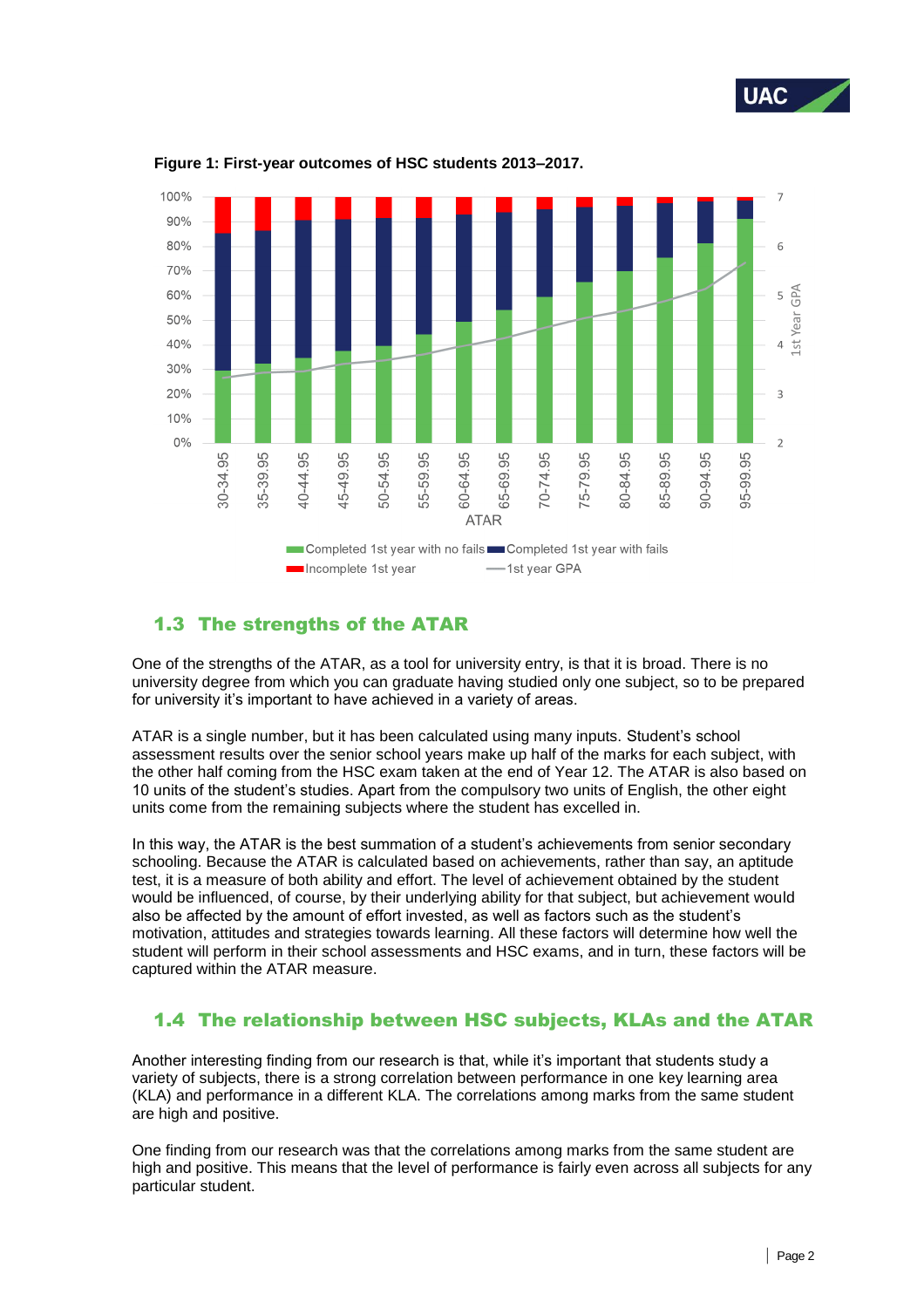

Even between subjects where their contents seem to have little in common, we found strong positive relationships between their marks. For example, students who did both Chemistry and Economics, the correlation between their HSC marks in those two subjects was strong, at +0.8.

The correlation was of the same magnitude between Chemistry and PDHPE, and between Chemistry and Italian Beginners. All these subjects – Economics, PDHPE, Italian Beginners, are all from a different key learning area to Chemistry, and yet there is a strong association in the performance of students doing these combinations of subjects.

This strong relationship in students' performance across subjects is found throughout all HSC key learning areas, and it supports the notion that students' academic ability can be demonstrated in different subjects, even when the subjects appear to be very diverse in their contents.

#### **1.4.1 Analysis**

Standard Pearson correlation coefficients were calculated between HSC subject marks from the various KLAs for the same year and for the same ATAR eligible (2013–17) HSC student (Table 1 below).

Correlations of HSC subject marks between KLAs range from 0.39 for Mathematics with Creative Arts, to 0.90 for Mathematics with Mathematics; these are medium and large effect sizes, respectively. These correlations confirm that, on average, student performance in HSC subjects and across KLAs is uneven – and strong performance in one area is associated with similar performance more strongly in some areas than others; however, this association is always at or above medium effect size. Furthermore, as shown in Table 1, the patterns of strongest correlations are different for each KLA.

This result reinforces the importance of students selecting HSC subjects and specialising in areas that fit the student's demonstrated strengths because, overall, results are affected by the combination of subjects; however, there is no single optimal set of subjects for all students. Whether students who study subjects from more closely correlated KLAs achieve better overall results is one potential area for further research.

| <b>HSC</b> marks<br>correlations | Creative Arts | English | 3H<br>空 | cappenbue | Mathematics | PDHPE | Science | Technologies |
|----------------------------------|---------------|---------|---------|-----------|-------------|-------|---------|--------------|
| <b>Creative Arts</b>             | 0.65          | 0.56    | 0.51    | 0.51      | 0.39        | 0.44  | 0.40    | 0.59         |
| English                          | 0.56          | 0.69    | 0.81    | 0.60      | 0.67        | 0.78  | 0.71    | 0.63         |
| <b>HSIE</b>                      | 0.51          | 0.81    | 0.79    | 0.54      | 0.64        | 0.79  | 0.68    | 0.68         |
| Languages                        | 0.51          | 0.60    | 0.54    | 0.65      | 0.52        | 0.47  | 0.48    | 0.42         |
| <b>Mathematics</b>               | 0.39          | 0.67    | 0.64    | 0.52      | 0.90        | 0.58  | 0.66    | 0.56         |
| <b>PDHPE</b>                     | 0.44          | 0.78    | 0.79    | 0.47      | 0.58        | 0.87  | 0.72    | 0.77         |
| Science                          | 0.40          | 0.71    | 0.68    | 0.48      | 0.66        | 0.72  | 0.75    | 0.56         |
| Technologies                     | 0.59          | 0.63    | 0.68    | 0.42      | 0.56        | 0.77  | 0.56    | 0.71         |

#### **Table 1: Correlations between HSC subject marks from Key Learning Areas 2013–17.**